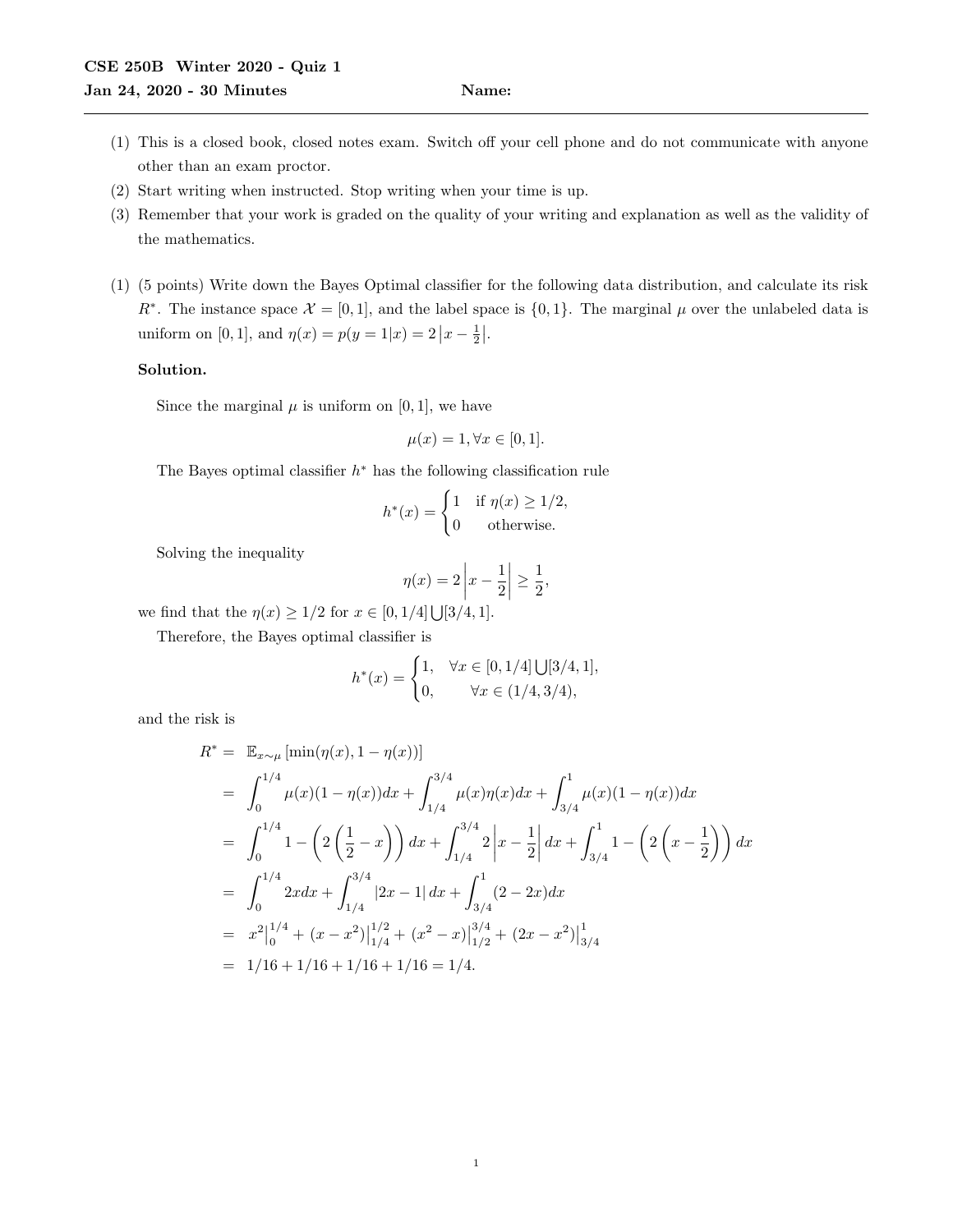(2) (5 Points) Does the Bayes optimal classifier change when the marginal distribution  $\mu(x)$  changes? If yes, provide an example of such a change; if no, justify your answer.

## Solution.

No, the Bayes optimal classifier does not change when only  $\mu(x)$  changes. The classification rule only depends on  $\eta(x)$ .

However, the risk may vary when  $\mu(x)$  changes.